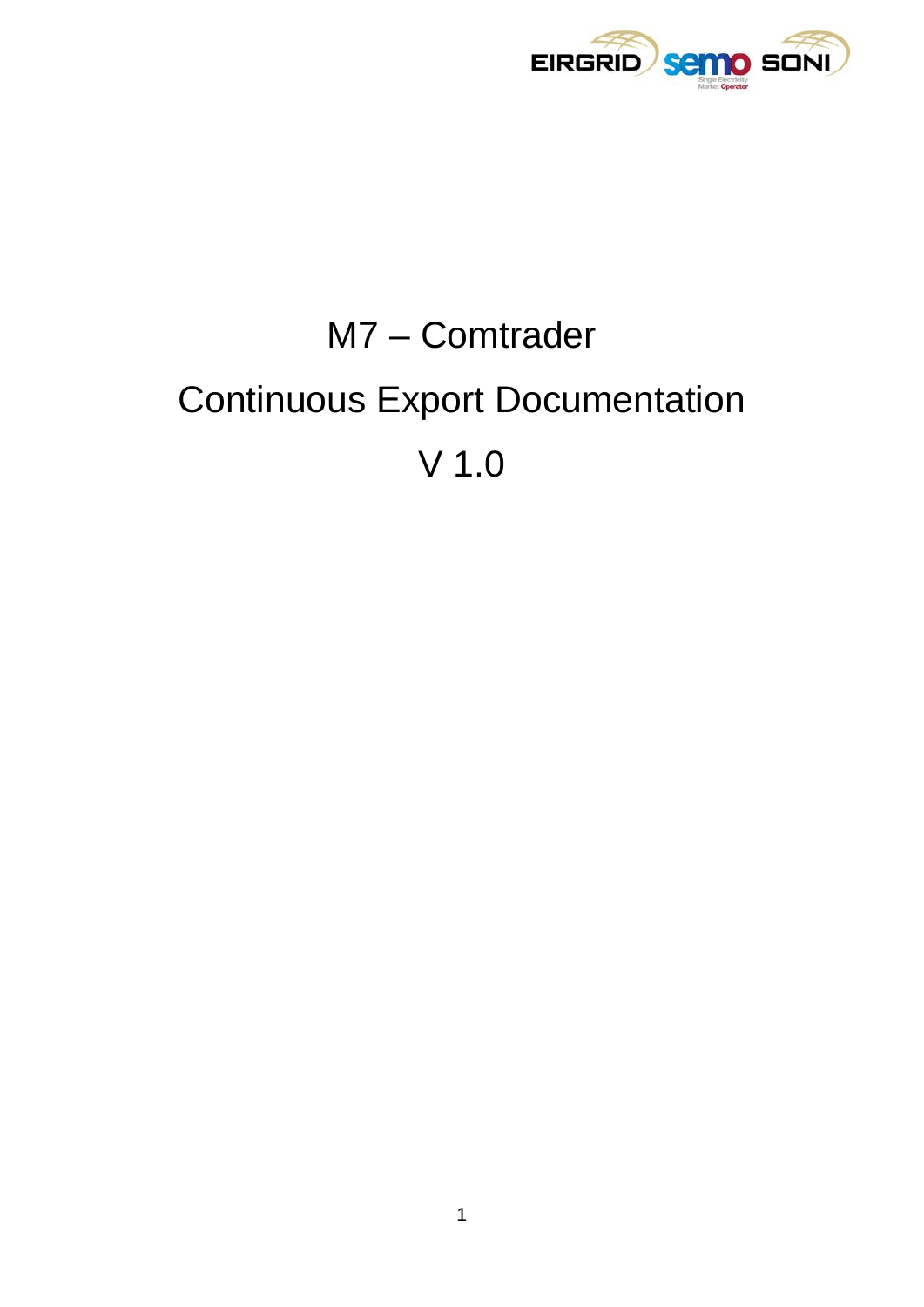

# **Document History**

| <b>Version</b> | <b>Date</b> | <b>Author</b>                        | <b>Comment</b>       |
|----------------|-------------|--------------------------------------|----------------------|
| 1.0            | 08.07.2016  | EirGrid<br>NEMO, SONI<br><b>NEMO</b> | <b>Initial Draft</b> |

## **Distribution List**

| <b>Name</b>           |  |
|-----------------------|--|
| All Particip<br>pants |  |

# **Source / Reference Documents**

| <b>Document Name</b> | <b>Document Reference</b> |  |  |
|----------------------|---------------------------|--|--|
|                      |                           |  |  |
|                      |                           |  |  |
|                      |                           |  |  |
|                      |                           |  |  |

# **Table of Contents**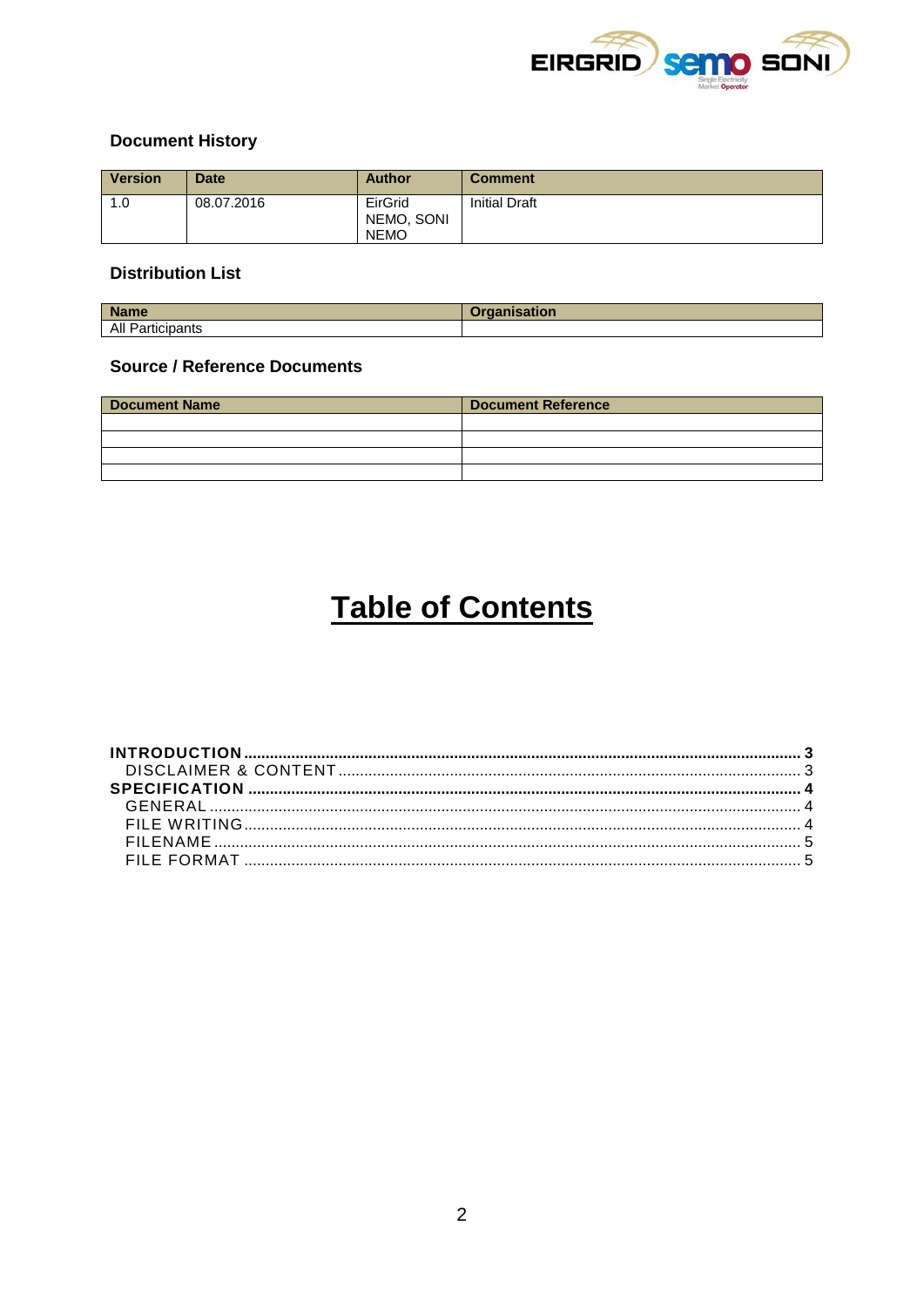

# <span id="page-2-0"></span>**INTRODUCTION**

ComTrader offers the possibility to the Exchange Members to continuously export their transactions concluded in the EirGrid and SONI NEMOs Intraday Continuous Market via the "Continuous Export" functionality for further processing in their internal system.

#### **The present document specifies the functionality.**

# <span id="page-2-1"></span>DISCLAIMER & CONTENT

This document is subject to modification.

In the further updates of the document, the following changes are foreseen

- Additional information especially on the currency
- Republic of Ireland and Northern Ireland will be set up as two TSO areas
- Naming of products and areas are still to be defined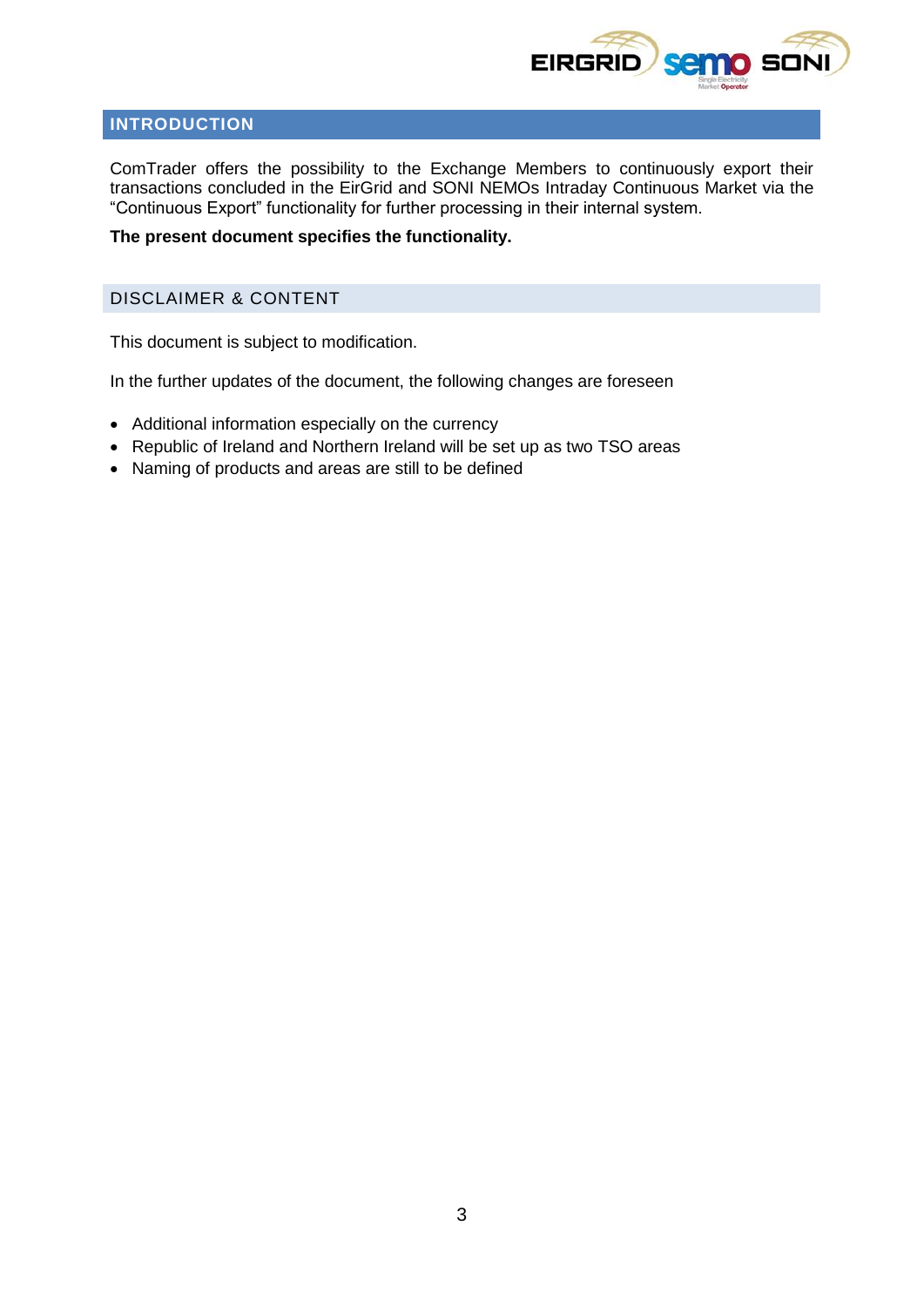

# <span id="page-3-0"></span>**SPECIFICATION**

### <span id="page-3-1"></span>GENERAL

The continuous export settings can be found in ComTrader via the settings menu in the tab "export, by selecting the option "Continuous Export".

| <b>Trading Preferences</b><br>General | Order validations<br>Sound<br>Export<br>ComXerv            |
|---------------------------------------|------------------------------------------------------------|
| Continuous Export                     |                                                            |
| Trade selection                       | My trades                                                  |
|                                       | Member trades                                              |
| Filename                              | C:\Users\Alex\AppData\Local\ComTrader Cute\app\.<br>Select |
|                                       |                                                            |
|                                       |                                                            |
|                                       |                                                            |
|                                       |                                                            |
|                                       |                                                            |
|                                       |                                                            |
| G Reset to default                    | $\odot$ Apply $\odot$ OK $\odot$ Cancel                    |

The page contains the following items:

| Field                              | <b>Description</b>                                          |                                                                                                        |  |
|------------------------------------|-------------------------------------------------------------|--------------------------------------------------------------------------------------------------------|--|
| <b>Continuous</b><br><b>Export</b> | Turns the functionality on and off.                         |                                                                                                        |  |
| <b>Trade Selection</b>             | My trades                                                   | Only trades executed based on orders owned<br>by the logged in user are written to the export<br>file. |  |
|                                    | <b>Member</b><br>trades                                     | All trades for the member of the logged in<br>user are written to the export file.                     |  |
| <b>Filename</b>                    | Name and location of the continuous export file (editable). |                                                                                                        |  |

**Please note that the user must click on "Apply" or "OK" to apply the changes.**

#### <span id="page-3-2"></span>FILE WRITING

If the continuous export functionality is switched on, it behaves as follow:

- The target file is deleted (if it exists already) and created again and all trades of the last 5 days are exported to it.
- A non-blocking read-only access to the export files is possible during the continuous export.
- New trades are appended to the file as they occur and existing trade records in the file are never modified or deleted, so the file content and size will keep increasing for as long as the ComTrader session is running and new trades are written to it.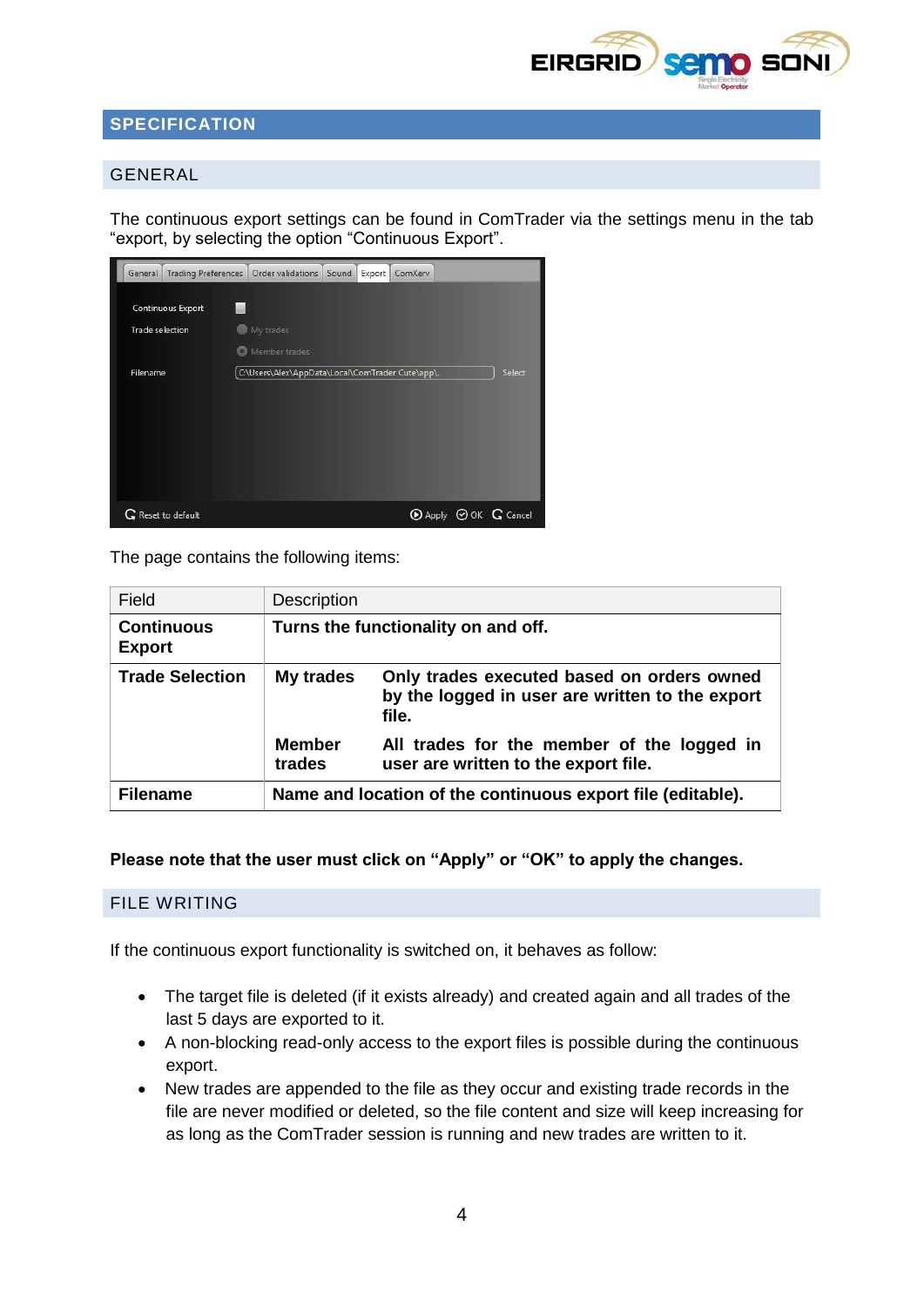

• If an existing trade, which was already written to the file, is modified in the trading system, a new trade record with the changed attributes is appended at the end of the file.

*Example: If a trade is recalled, the file will contain 3 entries for the same trade: the first with status "ACTIVE" (active), the next with status "RecReq" (recall requested) and one with the status "ReGra" (recall granted).*

Please note that when the ComTrader gets started with the continuous export enabled, exactly the same happens.

### <span id="page-4-0"></span>FILENAME

If no existing file is selected, a new file with a default filename according to the following rule is created:

"{YYYY}-{MM}-{DD}-continuous-export.csv"

with: **YYYY** - current year **MM** - current month **DD** - current day. **Example: "**2014-04-22-continuous-export.csv"

Otherwise the specified filename is used.

#### <span id="page-4-1"></span>FILE FORMAT

The continuous export file will always be in the same format, independent of any panel configurations.

The file will contain a header row with the following information: OT {YYYY-MM-DD}, Example: "OT 2014-06-15" Where

| Item             | <b>Description</b>         |  |  |
|------------------|----------------------------|--|--|
| OT.              | constant string            |  |  |
| {YYYY-MM-<br>DD} | date of the file<br>export |  |  |

The trade records inside the file will be arranged in semicolon separated columns with one trade per row.

**Note:** The format of the values in the columns "Qty" and "Prc" are depending on the selected format in the settings section (see *Error! Reference source not found. Error! Reference source not found.*)*.*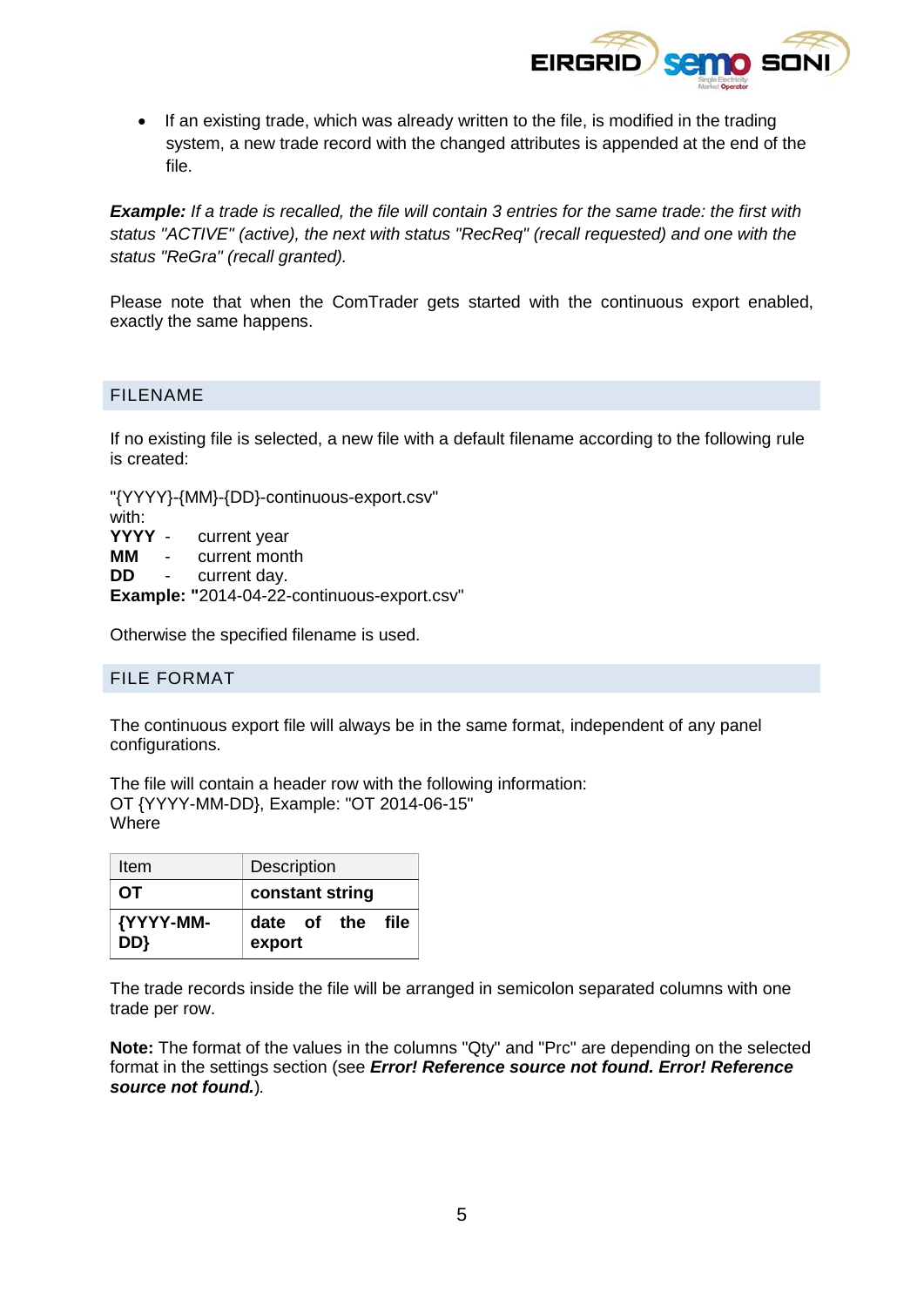

| <b>Column</b><br><b>Name</b> | <b>Description</b>                                                                                                                                            | <b>Example / Valid</b><br><b>Values</b>                                                                                                                                                                     |
|------------------------------|---------------------------------------------------------------------------------------------------------------------------------------------------------------|-------------------------------------------------------------------------------------------------------------------------------------------------------------------------------------------------------------|
| <b>Trader ID</b>             | The User ID of the user who's order was<br>matched in the trade                                                                                               | Example: "TRD001"                                                                                                                                                                                           |
| <b>TSO</b>                   | The area of the order which was matched in<br>the trade                                                                                                       | <b>TBD</b>                                                                                                                                                                                                  |
| <b>EIC</b>                   | The EIC code of the area which was matched<br>in the trade                                                                                                    | <b>TBD</b>                                                                                                                                                                                                  |
| B/S                          | The order side of the order which was<br>matched in the trade                                                                                                 | values:<br>Valid<br>"B" - for buy orders<br>"S" - for sell orders                                                                                                                                           |
| Product                      | Product of the contract which was matched in<br>the trade                                                                                                     | <b>TBD</b>                                                                                                                                                                                                  |
| Contract                     | Long name of the contract which was<br>matched in the trade, which is comprised of:<br>start date/time}-{delivery<br>{delivery<br>end<br>date/time}           | "20140721<br>Example:<br>19:00-20140721 20:00"                                                                                                                                                              |
|                              | The time is expressed in GMT                                                                                                                                  |                                                                                                                                                                                                             |
| Qty                          | Matched quantity (depending on the selected   Example: "1,0"<br>date format, see Error! Reference source<br>not found. Error! Reference source not<br>found.) |                                                                                                                                                                                                             |
| Prc                          | Match price (depending on the selected date)<br>format, see Error! Reference source not<br>found. Error! Reference source not found.)                         | Example: "11,00"                                                                                                                                                                                            |
| Curr                         | Currency                                                                                                                                                      |                                                                                                                                                                                                             |
| Act                          | Account                                                                                                                                                       | Valid<br>values:<br>"A"<br>Agent<br>"P" - Proprietary                                                                                                                                                       |
| <b>Text</b>                  | The text of the order which was matched in<br>the trade                                                                                                       |                                                                                                                                                                                                             |
| <b>State</b>                 | The status of the trade                                                                                                                                       | Valid<br>values:<br>"ACTIVE" -<br>trade is<br>neither<br>"RecReq"<br>Recall<br>$\sim$<br>requested<br>"RecGra"<br>Recall<br>$\sim$<br>granted<br>"Cancel"<br>Trade<br>$\overline{\phantom{a}}$<br>cancelled |
| Order No                     | The order number of the order which was<br>matched in the trade                                                                                               | Example: "123456"                                                                                                                                                                                           |
| Trade No                     | The trade number, a unique identifier for each<br>trade                                                                                                       | Example: "123456"                                                                                                                                                                                           |